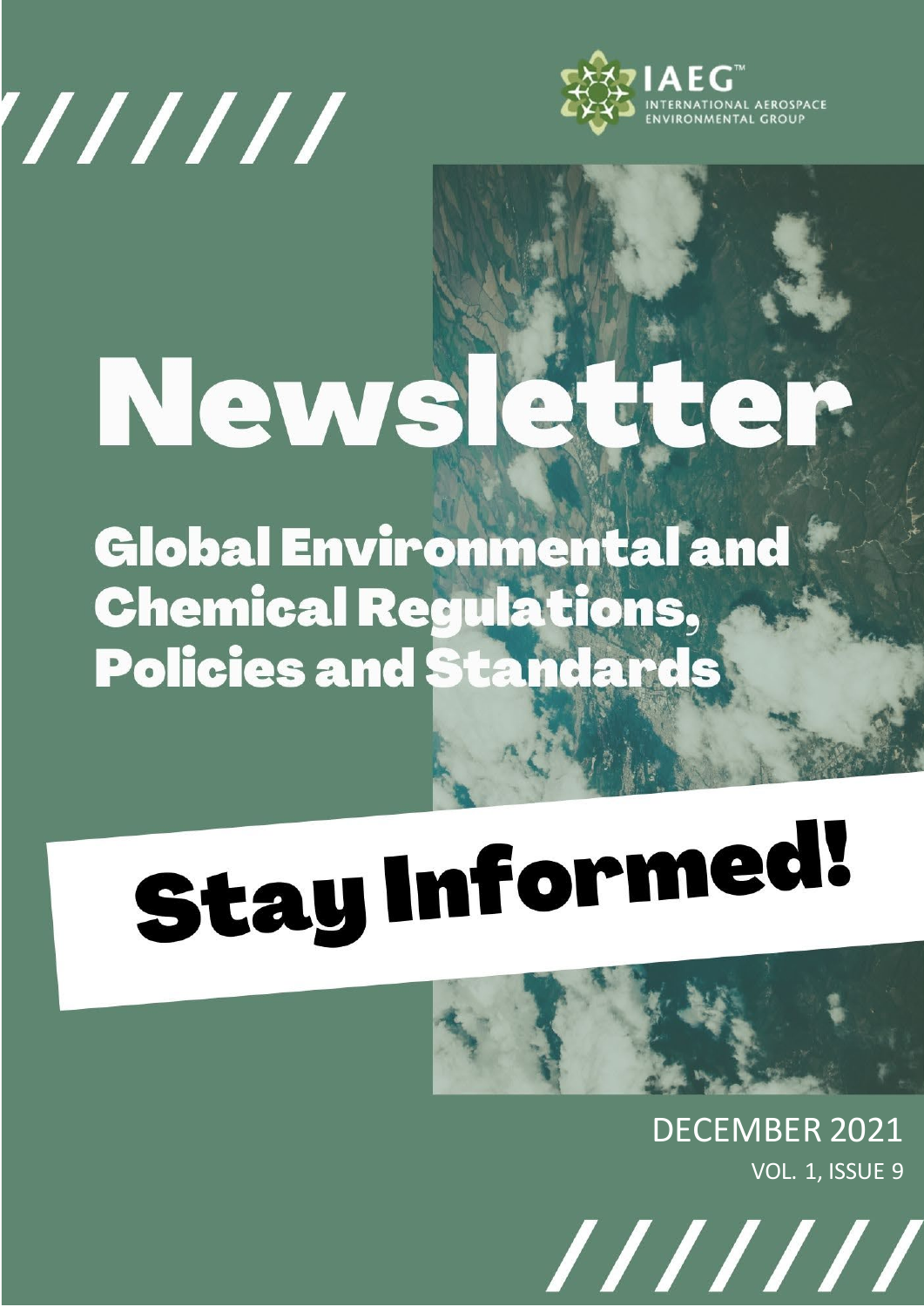Global Environmental and Chemical Regulations, Policies, and Standards December 2021



### WHO IS IAEG?

l

The International Aerospace Environmental Group (IAEG) is a non-profit organization of global aerospace companies created to collaborate on and share innovative environmental solutions for the industry. The group works to promote the development of voluntary consensus standards and provide accessible solutions for key environmental issues.

Members of IAEG recognize that there are currently a wide variety of different laws and regulations impacting health and the environment in place worldwide. The complexity and variability of requirements and guidance has led to an increased burden for the industry and its supply chain.

IAEG work groups address such issues as chemical material declarations and reporting requirements, the development of alternative technologies and greenhouse gas reporting and management. They create a forum for diverse and often competitive businesses to come together and share information on industry-wide opportunities for the promotion and adoption of global environmental requirements. In addition, IAEG provides opportunities for wider education on environmental issues and the supply chain via its meetings agendas and bespoke seminars.

# IAEG WORK GROUP 9 NEWSLETTER

The Aerospace and Defense (AD) industry is committed to developing an approach to help the AD industry evaluate emerging global environmental and chemical regulations and their impact on compliance and potential operational risk for companies and their supply chain. The objectives are to:

- **»** Maintain a list of global regulations, policies and standards considered and to be considered, including executive summaries of those regulations.
- **»** Develop a method to evaluate designated emerging regulation's potential impact on compliance and/or operational risk, business continuity and/or impact on supply chain.
- **»** Develop summaries of the associated timeline for regulations (e.g., deadlines) and highlight the specific impacts.
- **»** Develop communication materials and conduct informational webinars, as appropriate, for member companies and/or AD supply chain companies, as appropriate.

This Newsletter summarizes environmental and chemical regulations relevant to the AD industry. Contact Lisa Brown at myrna.l.brown@lmco.com or Lindsey Bean at lindsey.bean@ngc.com for any questionson this Newsletter. For general assistance on IAEG matters, contact Christer Hellstrand at chellstrand@iaeg.com or Amanda Myers at Amanda.Myers@sae.org.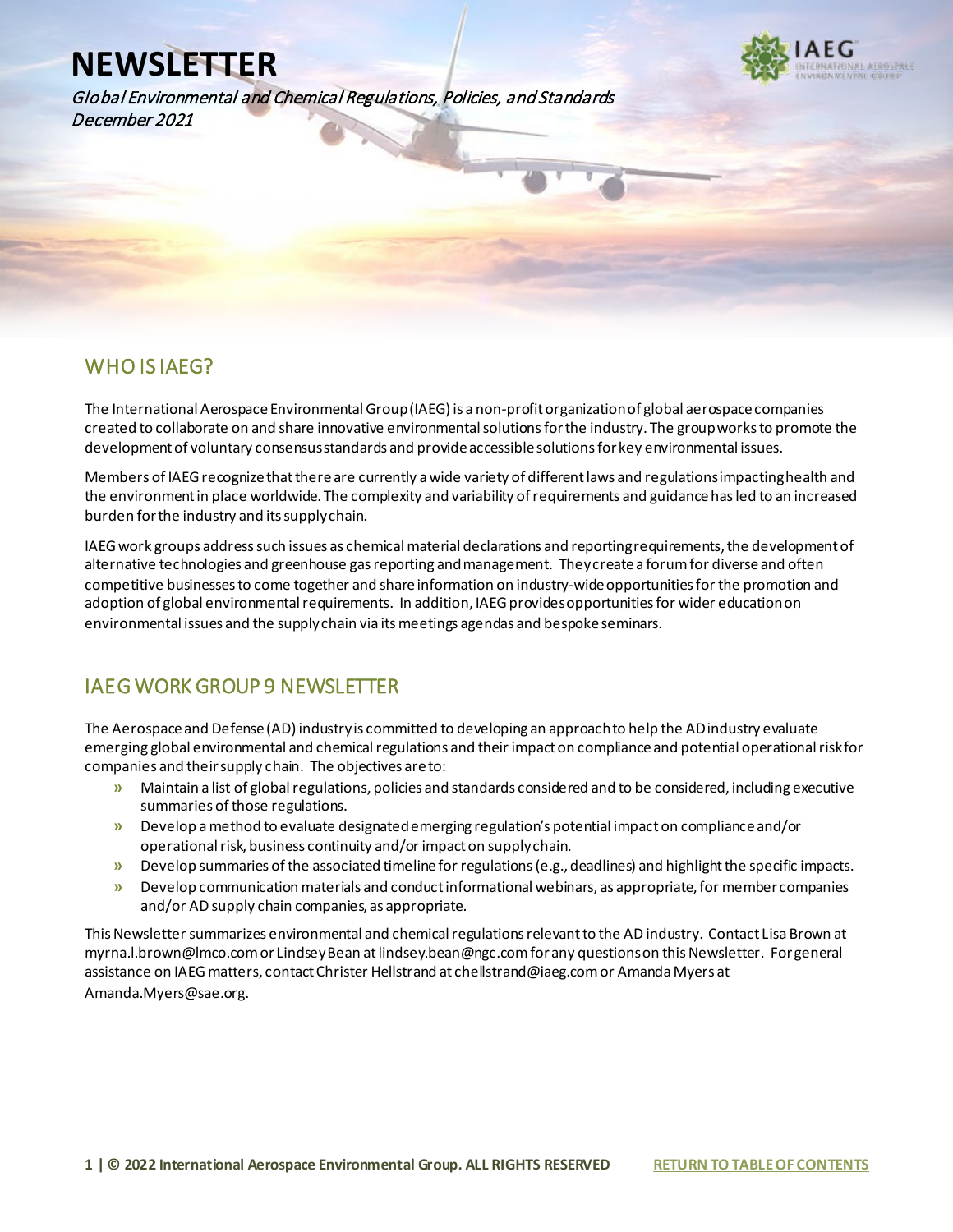Global Environmental and Chemical Regulations, Policies, and Standards December 2021



<span id="page-2-0"></span>TABLE OF CONTENTS



|--|--|

[Suspension of the implementation of the Regulations to Domesticate the Requirements of the Rotterdam](#page-5-2)  [Convention on the Prior Informed Consent Procedure for Certain Hazardous Chemicals and](#page-5-2)  [Pesticides in International Trade for 12 months \(in effect\).................................................................5](#page-5-2)



[Approval of the procedure for preparing an inventory of anthropogenic emissions from sources and](#page-10-1)  [absorption by sinks of greenhouse gases \(draft order\).....................................................................](#page-10-1) 10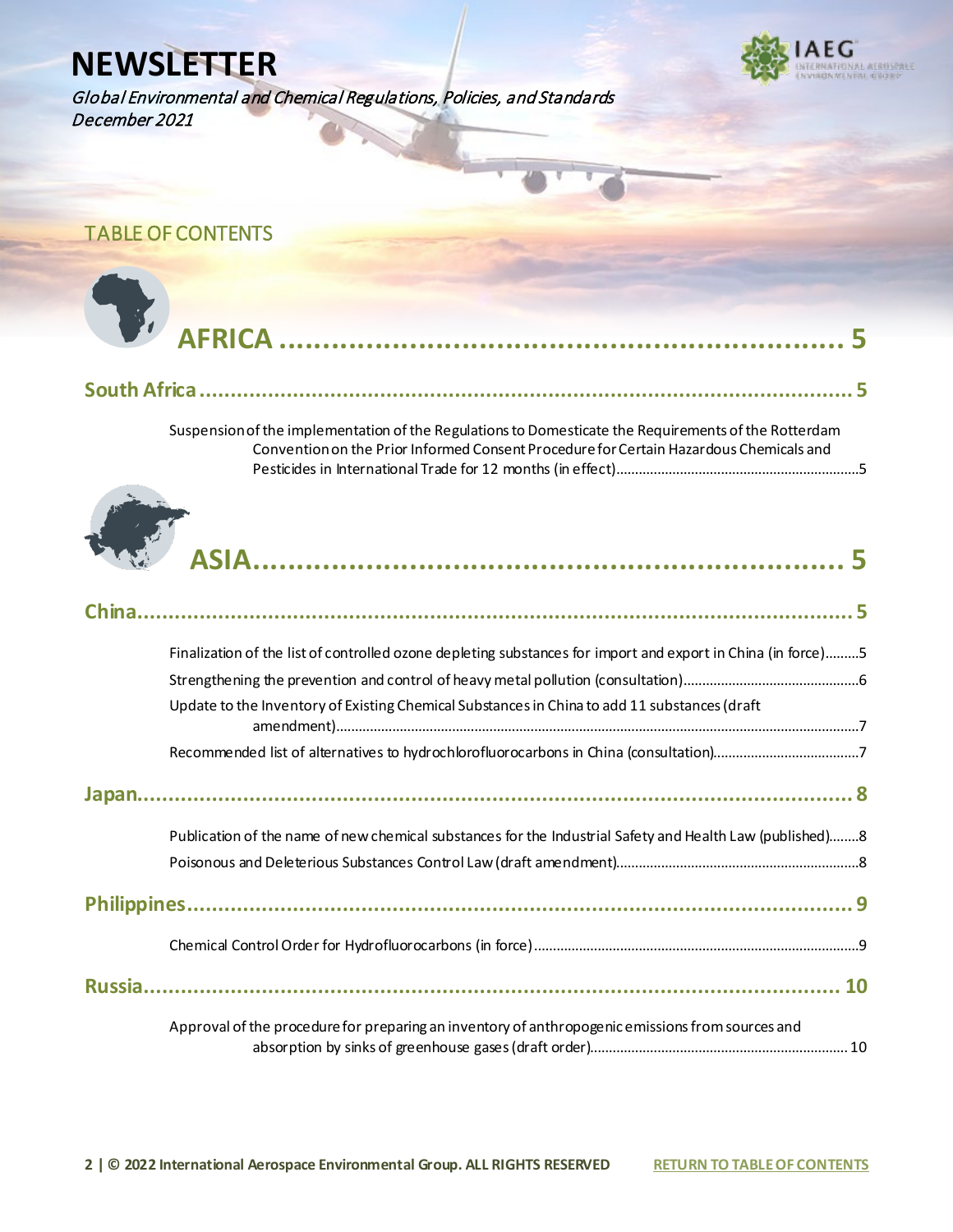Global Environmental and Chemical Regulations, Policies, and Standards December 2021





| Regulation (EU) 2021/2030 amending Annex XVII to Regulation (EC) No 1907/2006 of REACH regarding                                                                                                               |
|----------------------------------------------------------------------------------------------------------------------------------------------------------------------------------------------------------------|
| Regulation (EU) 2021/2045 amending Annex XIV to Regulation (EC) No 1907/2006 of REACH (published) 11                                                                                                           |
|                                                                                                                                                                                                                |
|                                                                                                                                                                                                                |
|                                                                                                                                                                                                                |
| ECHA harmonized classification and labelling consultation on two substances (draft amendment) 14                                                                                                               |
| Call for evidence: Microplastics pollution - measuresto reduce its impact on the environment                                                                                                                   |
|                                                                                                                                                                                                                |
| Amendment to Ordinance (1998: 944) on prohibitions etc. in certain cases in connection with handling,                                                                                                          |
|                                                                                                                                                                                                                |
| UK Registration, Evaluation, Authorisation and Restriction of Chemicals (REACH) - Per- and Polyfluoroalkyl<br>Substances (PFAS) Regulatory Management Options Analysis - Call for Evidence<br><b>CONTINUES</b> |



[Significant New Use Rules on Certain Chemical Substances \(21-2.5e\) \(draft amendment\)................................. 16](#page-16-4)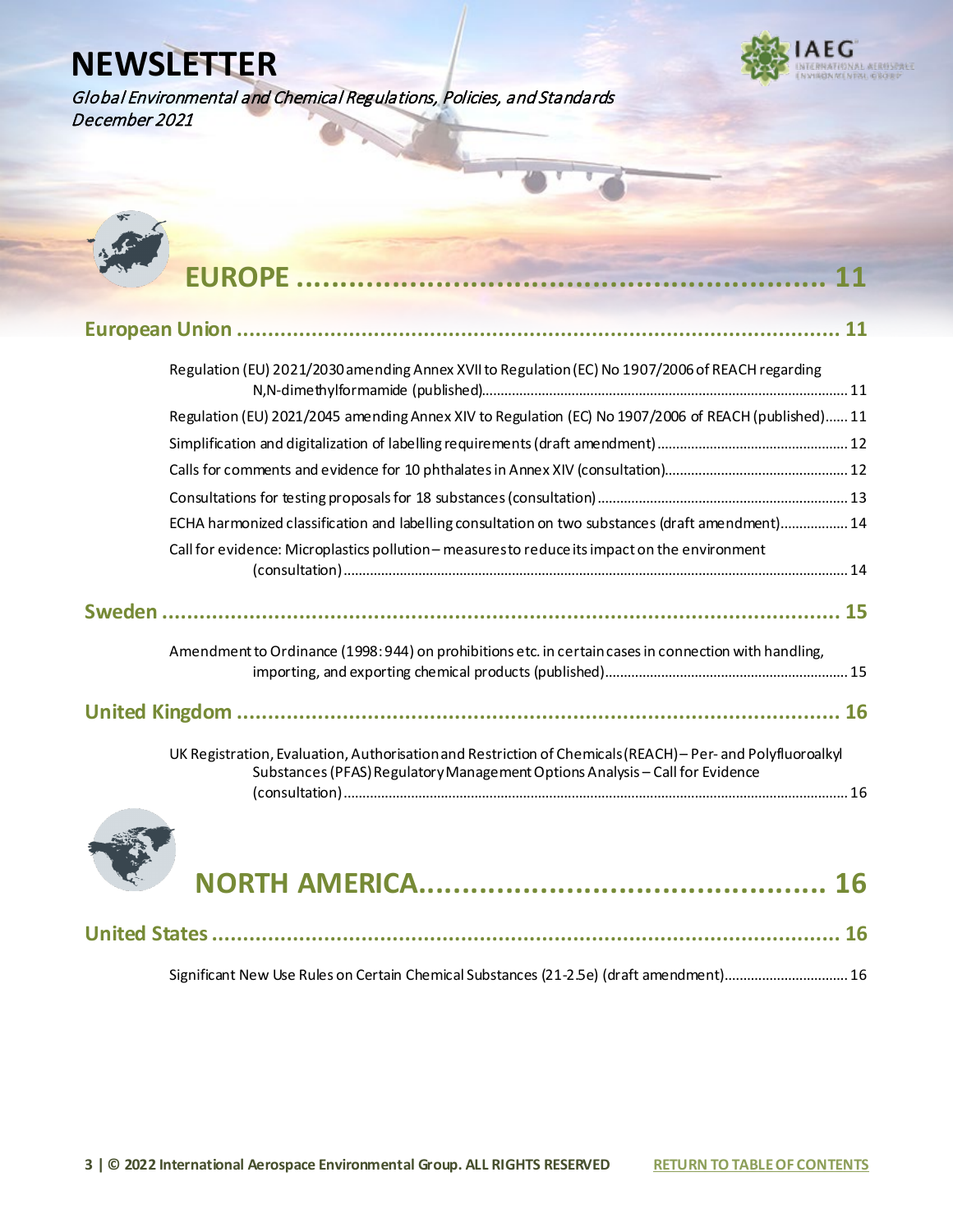

[Law No. 14.250 – Controlled disposal of materials, fluids, transformers, capacitors, and other electrical](#page-17-2)  [equipment contaminated by polychlorinated biphenyls \(PCBs\) and their waste \(in force\)...........](#page-17-2) 17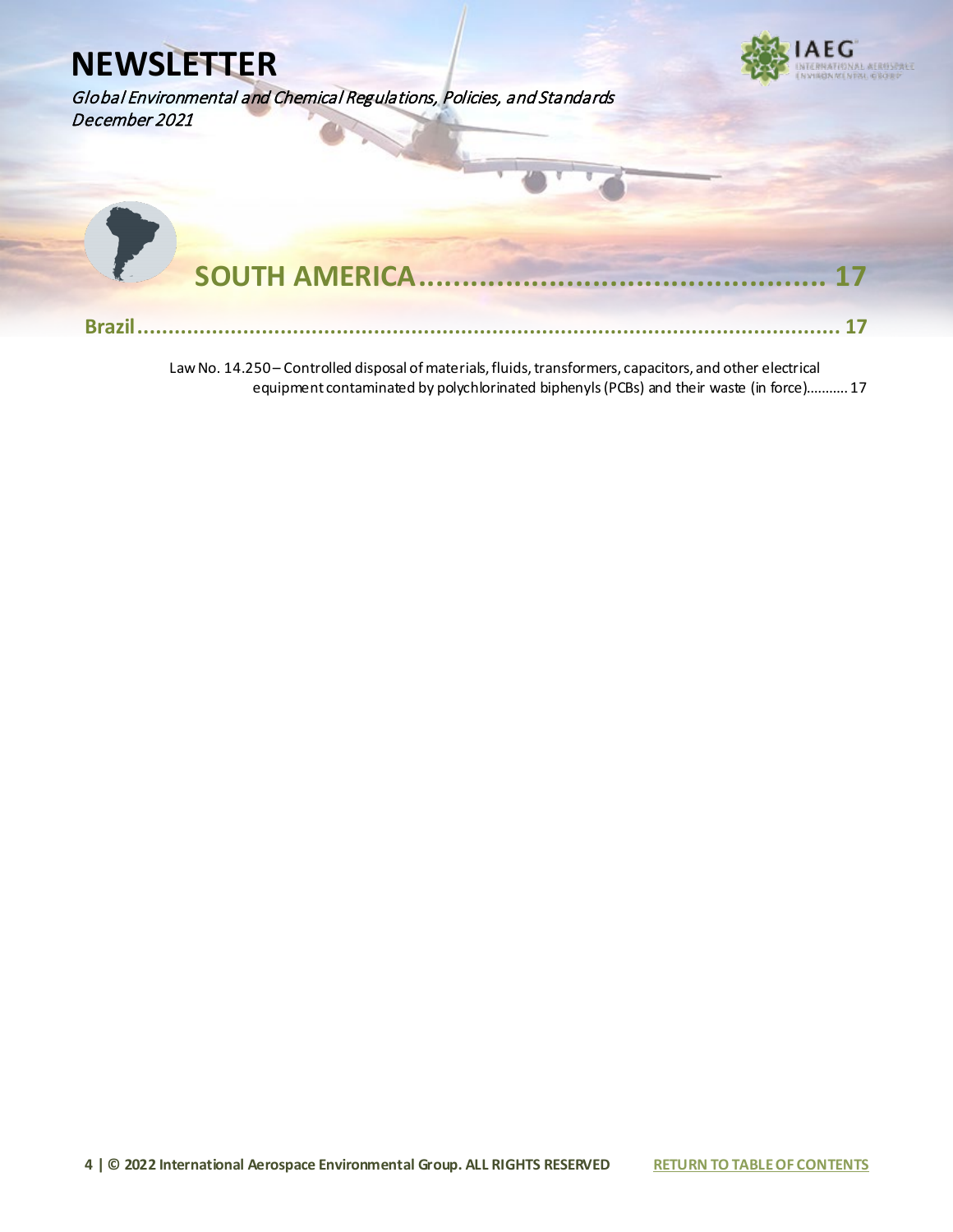Global Environmental and Chemical Regulations, Policies, and Standards December 2021



<span id="page-5-0"></span>

# <span id="page-5-1"></span>**South Africa**

<span id="page-5-2"></span>Suspension of the implementation of the Regulations to Domesticate the Requirements of the Rotterdam Convention on the Prior Informed Consent Procedure for Certain Hazardous Chemicals and Pesticides in International Trade for 12 months(in effect)

The Minister of Forestry, Fisheries, and the Environment suspended for a period of 12 months the implementation of the Regulations to Domesticate the Requirements of the Rotterdam Convention on the Prior Informed Consent (PIC) Procedure for Certain Hazardous Chemicals and Pesticides in International Trade ("Regulations"; published: 12 May 2021). The 12 month suspension allows sufficient time to ensure compliance with Article 5 of the Rotterdam Convention, which outlines the procedures for banned or severely restricted chemicals. This includes South Africa's obligation to notify the Secretariat of the Convention of the implementation of the Regulations. The Regulations apply to:

- **»** importers and exporters of the chemicals listed in Annex III of Rotterdam Convention
- **»** pesticides and industrial chemicals controlled under South African legislation

Annex III of the Rotterdam Convention contains chemicals that are subject to the PIC procedure. The PIC procedure is a mechanism for formally obtaining and disseminating the decisions of importing parties (i.e., countries or regions that have ratified, accepted, approved, or acceded to the Convention) as to whether they wish to receive future shipments of those chemicals listed in Annex III of the Convention and for ensuring compliance with these decisions by exporting parties.

There are no non-compliance provisions associated with this update.

More information can be foun[d here](https://www.iaeg.com/elements/pdf/newsletters-12-21/ZAF_Government_Notice_Number_1514.pdf).

<span id="page-5-3"></span>

# <span id="page-5-4"></span>**China**

### <span id="page-5-5"></span>Finalization of the list of controlled ozone depleting substances for import and export in China (in force)

On 26 October 2021, the Chinese Ministry of Ecology and Environment and the Ministry of Commerce and General Administration of Customs finalized the import- and export-controlled ozone depleting substances (ODSs) list. The draft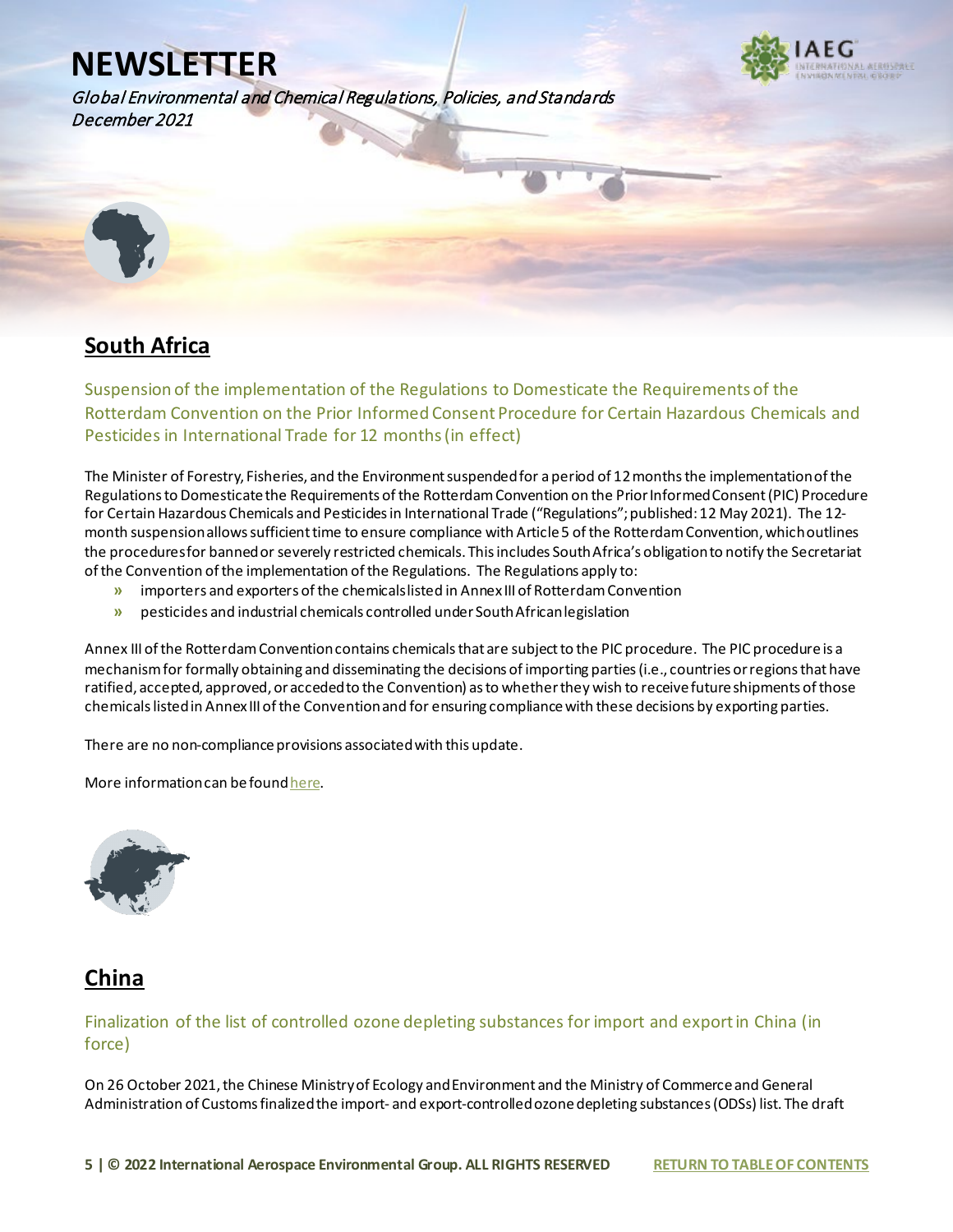

Global Environmental and Chemical Regulations, Policies, and Standards December 2021

version of this list was published on 16 August 2021. The list contains 68 controlled substances including hydrofluorocarbons. After 1 November 2021, the enforcement date of the list, the following will be required:

- **»** the six previously published batches of lists of import and export controlled ODSs will be repealed
- **»** the Chinese government will implement an import and export license management system for the substances in the list, where anyone engaged in importing and exporting substances in the list must:
	- **–** follow the provisions of the Administrative Measures for the Import and Export of ODSs
	- **–** submit an application for import and export licenses to the Ministry of Commerce or the Ministry of Commerce after being approved by the National Ozone Depleting Substance Import and Export Administration Office
- **»** the import and export of trichlorotrifluoroethane (CFC-113; CAS No. 76-13-1) and carbon tetrachloride (CAS No. 56-23-5) and export of methyl chloroform (CAS No. 71-55-6) shall not take place – these activities are prohibited

The Administrative Measures for the Import and Export of ODSs regulation implements the Montreal Protocol on Substances that deplete the ozone layer and strengthens China's import and export management of ODSs.

Penalties for non-compliance with the List and its requirements include fines and/or imprisonment.

More information can be found her[e in English](https://www.iaeg.com/elements/pdf/newsletters-12-21/CHN_List_of_Import_and_Export_Controlled_english.pdf) and [in Chinese](https://www.mee.gov.cn/xxgk2018/xxgk/xxgk01/202110/t20211026_957865.html).

### <span id="page-6-0"></span>Strengthening the prevention and control of heavy metal pollution (consultation)

On 24 November 2021, China's Ministry of Ecology and Environment published a notice to seek public feedback on the further strengthening ofthe prevention and control of heavy metal pollution(the Draft). The consultation ended on 3 December 2021. The main goals of the Draft are:

- **»** the nationwide discharges of key heavy metal pollutants from key industries shall be reduced by 5% by 2025 compared to 2020
- **»** a sound mechanism for the prevention and control of heavy metal pollution shall be establishedby 2035

The prevention and control of heavy metal pollution focuses on:

- **»** heavy metal pollutants lead, mercury, cadmium, chromium, arsenic, and thallium
- **»** industries:
	- **–** leather tanning industry
	- **–** lead storage battery manufacturing industry
	- **–** electroplating industry
	- **–** manufacturing industry of chemical raw materials and chemical products
	- **–** heavy non-ferrous metal smelting industry (including regeneration smelting)
- **»** mining and dressing industry of heavy non-ferrous metal mines (including associated ores)
- **»** areas of prevention and control of heavy metal pollution:
	- **–** elimination of production capacities involving heavy metals in accordance with regulations
	- **–** prohibition of new production processes of polyvinyl chloride (PVC) by calcium carbide method using mercury
	- **–** ensure that the amount of mercury used in the production of PVC using calcium carbide method per tonne does not exceed 49.14 grams
	- **–** include heavy metal pollutant discharge units in the management of pollutant discharge permits including the application, modification, and renewal of pollutant discharge permits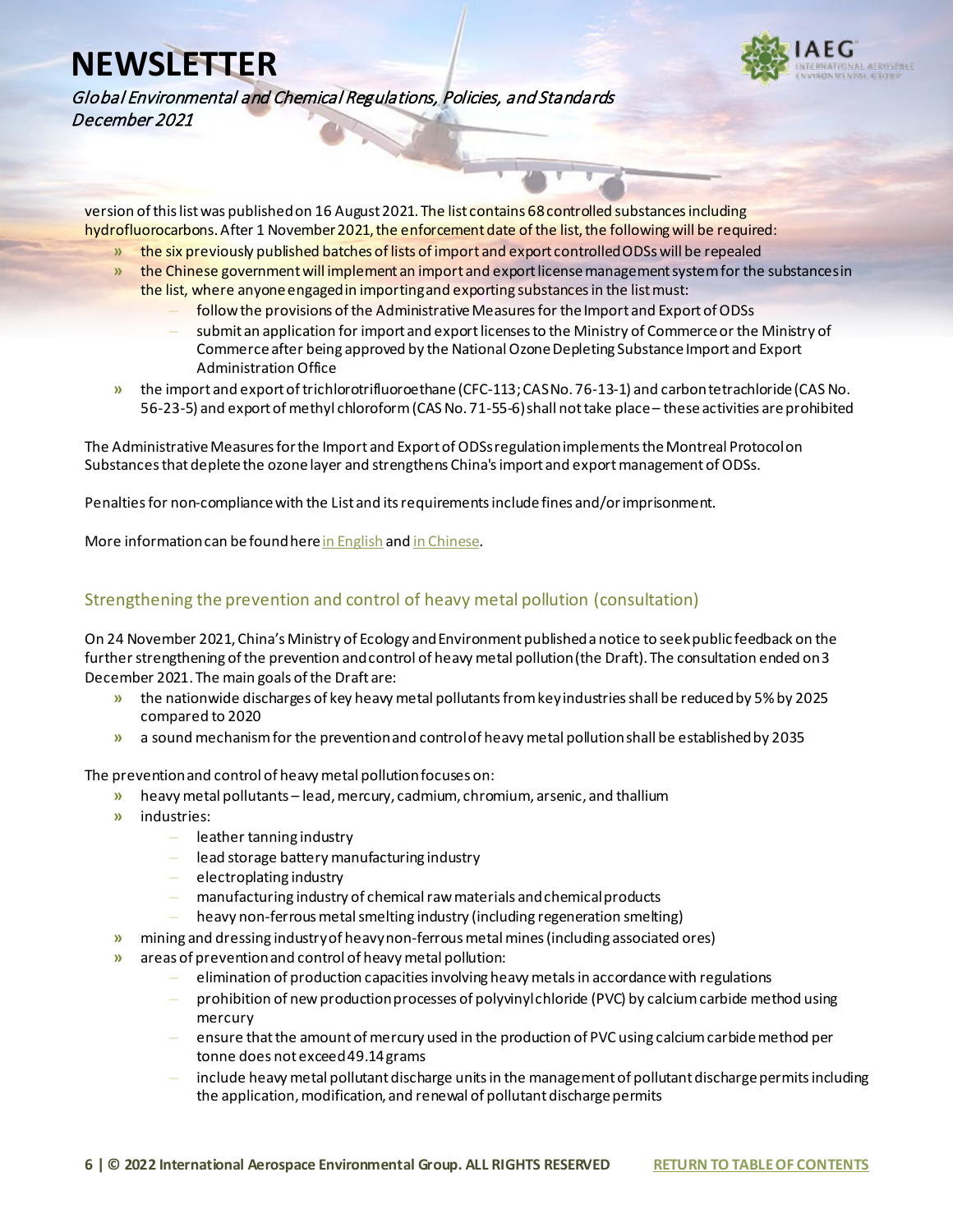

Global Environmental and Chemical Regulations, Policies, and Standards December 2021

> **–** include enterprises in key industries and related facilities such as stacking yards, tailings ponds, etc. into the scope of Double Random & One Public<sup>[1](#page-7-2)</sup> supervision

More information can be found in th[e Draft Notice](https://www.iaeg.com/elements/pdf/newsletters-12-21/CHN_Draft_Notice_on_the_Prevention_and_Control_of_Heavy_Metal_Pollution_english.pdf) and th[e Instructions to Draft Notice.](https://www.iaeg.com/elements/pdf/newsletters-12-21/CHN_Instructions_for_Draft_Notice_on_the_Prevention_and_Control_of_Heavy_Metal_Pollution_english.pdf)

### <span id="page-7-0"></span>Update to the Inventory of Existing Chemical Substances in China to add 11 substances (draft amendment)

On 2 December 2021, the Chinese Ministry of Ecology and Environment (MEE) published a notice that proposes the addition of 11 substances to the Inventory of Existing Chemical Substances in China (IECSC). The IECSC is a chemical inventory of existing chemical substances that have been produced or imported within the territory of China before 15 October 2003. All chemicals listed in the inventory can be imported into China without new chemical notification or registration obligations to the MEE.

The list is currently a draft for which the comment period ended on 15 December 2021. Once the list is finalized, the listed substances will no longer need to be registered as new substances in China. This may impact manufacturers and importers within China.

Information can be found in Chinese in the **IECSC** draft update and i[n this link to MEE.](http://www.mee.gov.cn/ywgz/gtfwyhxpgl/hxphjgl/wzml/202112/t20211202_962603.shtml)

### <span id="page-7-1"></span>Recommended list of alternatives to hydrochlorofluorocarbons in China (consultation)

On 23 November 2021, the Ministry of Ecology and Environment (MEE) asked for consultation on a recommended list of alternatives to Hydrochlorofluorocarbons (HCFCs) to phase out HCFCs in line with the Montreal Protocol on Substances that Deplete the Ozone Layer. The main goals of the consultation are to:

- **»** clarify the use, types, and main application areas of the alternatives to HCFCs
- **»** highlight the zero Ozone Destruction Potential (ODP) and Global Warming Potential (GWP) values of alternatives

The List provides 24 alternative substances that may be used to replace the following HCFCs:

- **»** 1,1-dichloro-1-fluoroethane (HCFC-141b; CAS No. 1717-00-6)
- **»** 1-chloro-1,1-difluoroethane (HCFC-142b; CAS No. 75-68-3)
- **»** chlorodifluoromethane (HCFC-22; CAS No. 75-45-6)

There are four types of alternatives to nine cleaning agents in the list, namely, hydrocarbon solvents; chlorinated hydrocarbon solvents; alcohol-soluble silicone oils and solvent-free silicone oils; and alcohol ether solvents. In addition, there are nine refrigerants and six foaming agents.

MEE sought feedback from universities and industry associations located in China, and the feedback was due by 31 December 2021.

Information can be found in th[e Recommended List of Alternatives to HCFC](https://www.iaeg.com/elements/pdf/newsletters-12-21/CHN_Recommended_List_of_Alternatives_to_HCFCs_english.pdf) and in it[s instructions](https://www.iaeg.com/elements/pdf/newsletters-12-21/CHN_Instructions_for_Recommended_List_of_Alternatives_to_HCFCs_english.pdf).

<span id="page-7-2"></span> $1$  Double Random & One Public supervision is a method where the enterprises and inspectors (who inspect the selected enterprises) are selected randomly. The inspectors will publish any results from the inspection including any issues.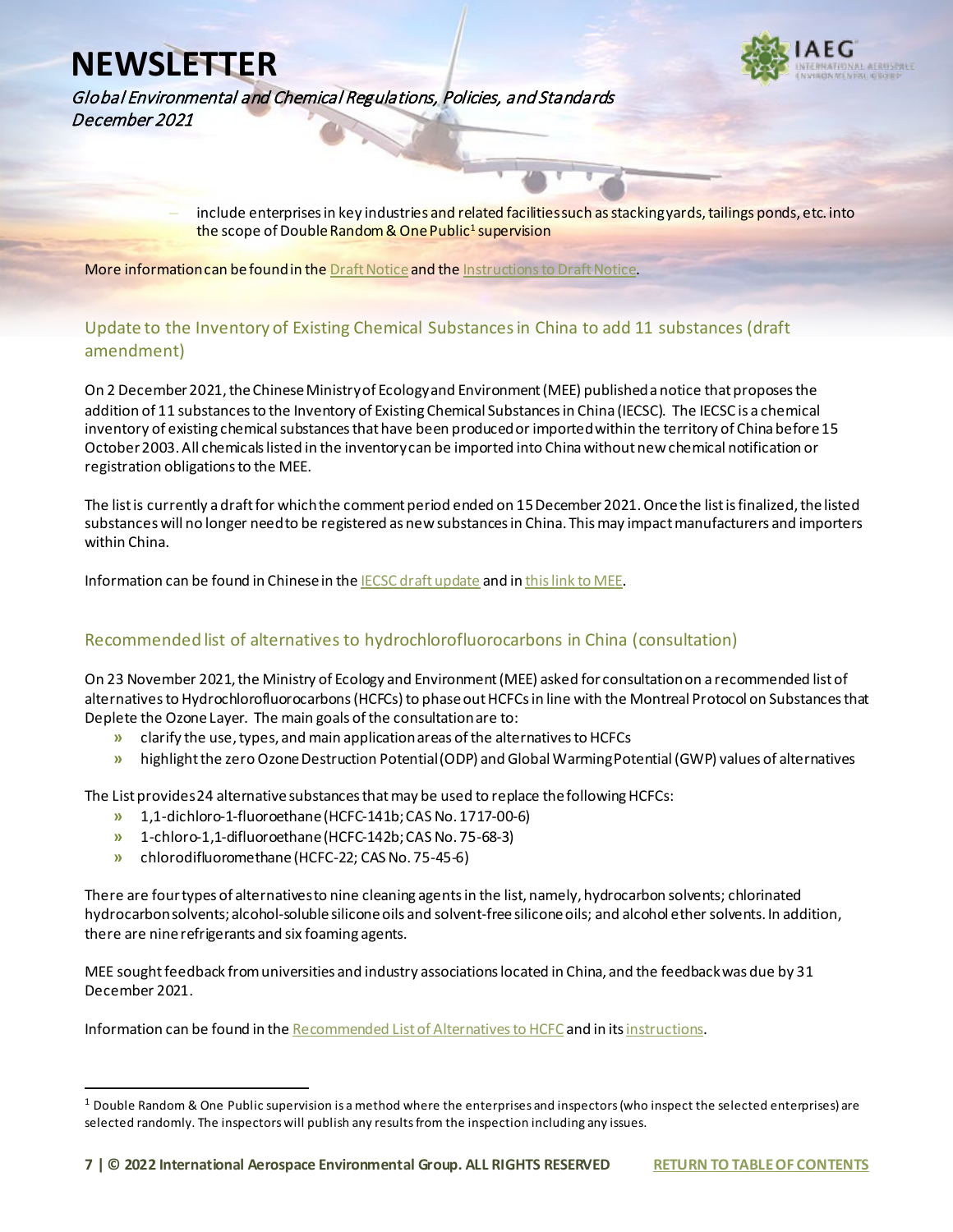

Global Environmental and Chemical Regulations, Policies, and Standards December 2021

### <span id="page-8-0"></span>**Japan**

<span id="page-8-1"></span>Publication of the name of new chemical substances for the Industrial Safety and Health Law (published)

The Japanese Ministry of Health, Labor and Welfare added 1,2,7,8-diepoxyoctane (CAS No. 2426-07-5) to the list of existing chemical substances under the Industrial Safety and Health Law (ISHL). This substance and other existing substances can be found through the link to the ISHL inventory. In Japan, new chemical substances being manufactured or imported are required to be notified under the ISHL and the Chemical Substances Control Law. Under the ISHL, manufacturers and importers of substances classified as existing chemical substances do not need to notify the substances to the Ministry as new chemical substances.

Substances are added to the ISHL inventory one year after they havebeen notified to the Ministry as new chemical substances. The ISHL inventory applies to substances manufactured in or imported to Japan for workplaces uses and is intended to protect workers from harm.

There are no non-compliance provisions associated with this update.

More information can be found her[e in English](https://www.iaeg.com/elements/pdf/newsletters-12-21/JPN_ISHL_Inventory_Update_english.pdf) an[d in Japanese](https://anzeninfo.mhlw.go.jp/anzen_pg/KAG_FND.aspx).

### <span id="page-8-2"></span>Poisonous and Deleterious Substances Control Law (draft amendment)

On 1 December 2021, the Japanese Ministry of Health, Labor and Welfare (MHLW) opened a consultation on the revision of the List of Poisonous and Deleterious Chemicals. The List is designated under the Poisonous and Deleterious Substances Control Law (PDSCL). The PDSCL was implemented in 1950 to control poisonous and deleterious substances to protect public health and imposes a license requirement on manufacturers, importers, and sellers of such substances. Additionally, PDSCL requires persons engaged in relevant businesses to meet the prescribed standards for manufacturing or storing equipment of poisonous or deleterious substances and to comply with requirements on storing, labelling, or transferring procedures when handling these substances.

The following amendments to the PDSCL are proposed:

- **»** addition of a deleterious substance: 4-methylbenzenesulfonic acid (CAS No. 104-15-4) preparations containing over 5% of the acid
- **»** removal of a deleterious substance:bis(2-methylpropyl)3,3'-[ethane-1,2-diylbis(oxyethane-2,1-diylsulfandiyl-4,1 phenylene)]bis(2-cyanoprop-2-enoate) (CAS No. 2260706-63-4)
- **»** designation of two poisonous substances as deleterious substances:
	- **–** preparations containing less than or equal to 0.1% of sodium o-(ethylmercurithio)benzoate (CAS No. 54- 64-8]
	- **–** preparations containing less than or equal to 0.5% to 1.5% of 2,3,5,6-Tetrafluoro-4-methylbenzyl (Z)-3-(2 chloro-3,3,3-trifluoro-1-propenyl)-2,2-dimethylcyclopropanecarboxylate (CAS No. 79538-32-2)

The aforementioned amendments to the PDSCL are proposed to be adopted on 28 January 2022 and enforced on 1 February 2022. Comments were due to MLHW on 30 December 2021.

More information can be found her[e in English](https://www.iaeg.com/elements/pdf/newsletters-12-21/JPN_Draft_Amendments_to_PDSCL_english.pdf) an[d in Japanese](https://public-comment.e-gov.go.jp/servlet/Public?CLASSNAME=PCMMSTDETAIL&id=495210300&Mode=0).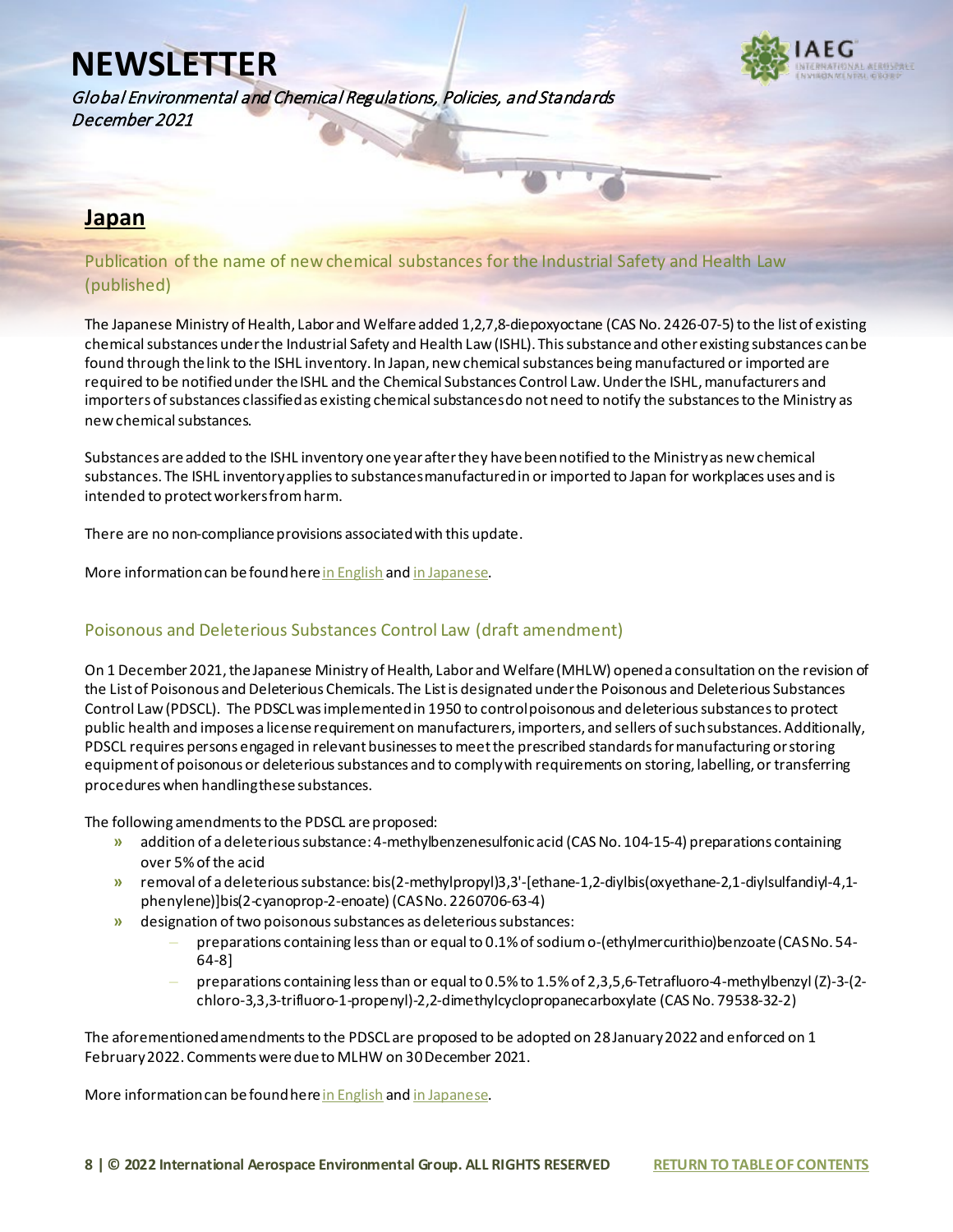Global Environmental and Chemical Regulations, Policies, and Standards December 2021



# <span id="page-9-0"></span>**Philippines**

### <span id="page-9-1"></span>Chemical Control Order for Hydrofluorocarbons (in force)

On 13 October 2021, the Philippines government's Department of Environment and Natural Resources (DENR) published a Chemical Control Order (CCO; DAO No. 2021-31)that aims for an 80% reduction in the use and importation of hydrofluorocarbon (HFC) by 2045. The CCO is aligned with the Kigali Amendment to the Montreal Protocol on Substances that Deplete the Ozone Layer. CCOs either restrict, ban, or gradually phase out substances in the Philippines. They are issued for chemicals that pose an unreasonable risk to public health and the environment.

The CCO on HFCs includes all 18 HFCs from Annex F of the Kigali Amendment to the Montreal Protocol. The CCO aims to:

- **»** ensure the proper implementation ofthe existing framework and introduce appropriate prevention-based programsto mitigate, reduce, and eliminate the risks of HFCs
- **»** increase awareness on the toxicity of HFCs and the availability of technically superior and safer alternatives
- **»** reduce the risk of HFC exposures to human health and the environment

The CCO sets out the following HFC phase-down schedule in accordance with the Kigali Amendment to the Montreal Protocol:

- **»** by 2024 freeze baseline HFC consumption at the average annual levels from 2020 to 2022 (the Philippines does not produce or export HFCs) and 65% of hydrochlorofluorocarbon (HCFC) baseline production/consumption
- **»** by 2029 reduce baseline HFC consumption by 10%
- **»** by 2035 reduce baseline HFC consumption by 30%
- **»** by 2040 reduce baseline HFC consumption by 50%
- **»** by 2045 reduce baseline HFC consumption by 80% (importation of the remaining 20% recorded baseline consumption shall be permitted for the servicing sector)

HFC importers, dealers, resellers, retailers, and service providers are required to register with the Environmental Management Bureau (EMB). The EMB will establish an import quota allocation system in 2024. Companies that imported HFCs during the period between 2020and 2022 will be granted quota allocations and permitted to apply for a certificate of registration and pre-shipment importation clearance.

The CCO will enter into effect 15 days after its promulgation in a newspaper of general circulation and upon acknowledgement of the receipt of the copy thereof by the Office of the National Administrative Register.

Penalties for non-compliance for this CCO include fines of between ten thousand pesos (Php 10,000) but not more than fifty thousand pesos (Php 50,000) per instance of violation.

More information you can be foun[d here](https://www.iaeg.com/elements/pdf/newsletters-12-21/PHL_CCO_for_HFCs.pdf).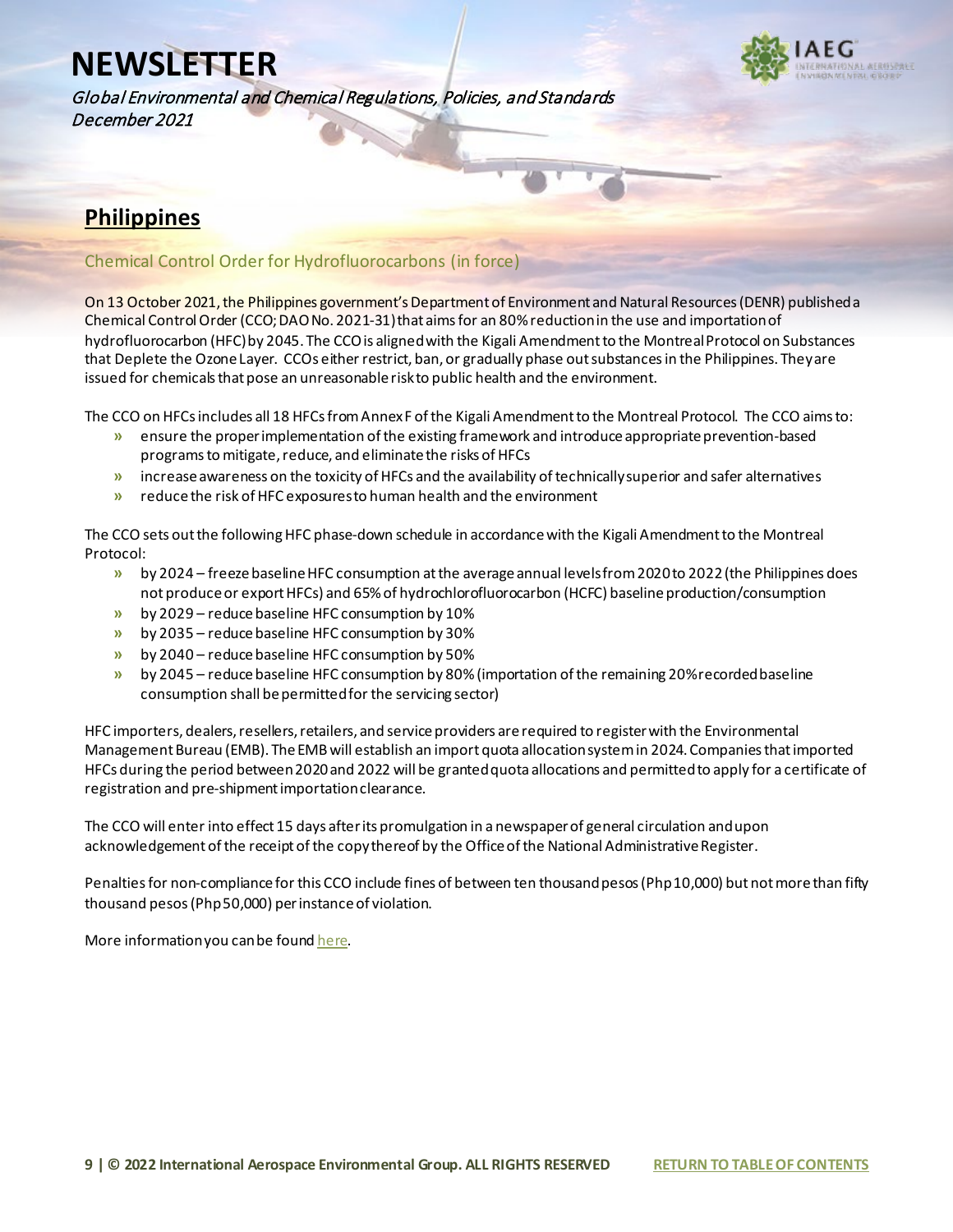Global Environmental and Chemical Regulations, Policies, and Standards December 2021

# <span id="page-10-0"></span>**Russia**

<span id="page-10-1"></span>Approval of the procedure for preparing an inventory of anthropogenic emissions from sources and absorption by sinks of greenhouse gases(draft order)

On 26 November 2021, the Russian Ministry of Natural Resources published a draft order concerning anthropogenic emissions. This aims to establish a procedure to prepare an inventory of anthropogenic emissions from sources and removals by sinks of greenhouse gases. The inventory is required to inform state climate policy on the emissions and absorptions of greenhouse gases.

The draft order was developed in accordance with the Federal Law "On Limiting Greenhouse Gas (GHG) Emissions", which aims to decrease GHG emissions, to fulfil Russia's obligations under the United Nations Framework Convention on Climate Change. Consequently, the inventory includes data on emissions and removals of greenhouse gases specified in Annex A of the Kyoto Protocol, such as perfluorocarbons (PFCs) and sulfur hexafluoride (SF6).

The draft order sets out data necessary to assess GHG emissions and removal in addition to a list of federal executive authorities who are responsible for providing such data. The data required to prepare the inventory areset out in the appendices, with the methodological procedure given in Appendix 1. Federal executive authorities will provide the information in the draft order to the Federal Service for Hydrometeorology and Environmental Monitoring on an annual basis.

The assessment of anthropogenic emissions and removals will apply to all sectors and all categories of sources and sinks, as determined by the classifications of the Intergovernmental Group of Experts on Climate Change. The following areas are exempt from the draft order:

- **»** non-anthropogenic emissions and removals of greenhouse gases
- **»** categories for which there is no economic or other activity that leads to emissions or removals in the territory of the Russian Federation

When preparing the inventory, the Federal Service for Hydrometeorology and Environmental Monitoring will provide and thus monitor estimates of anthropogenic emissions and removals of GHGs. The following sectors are amongst those whose emissions and removals, since 1990, will be estimated:

- **»** energy
- **»** industrial processes and product use
- **»** waste

The public consultation period for this draft order concluded on 9 December 2021.

More information can be found here in English an[d in Russian](https://regulation.gov.ru/projects#npa=122823).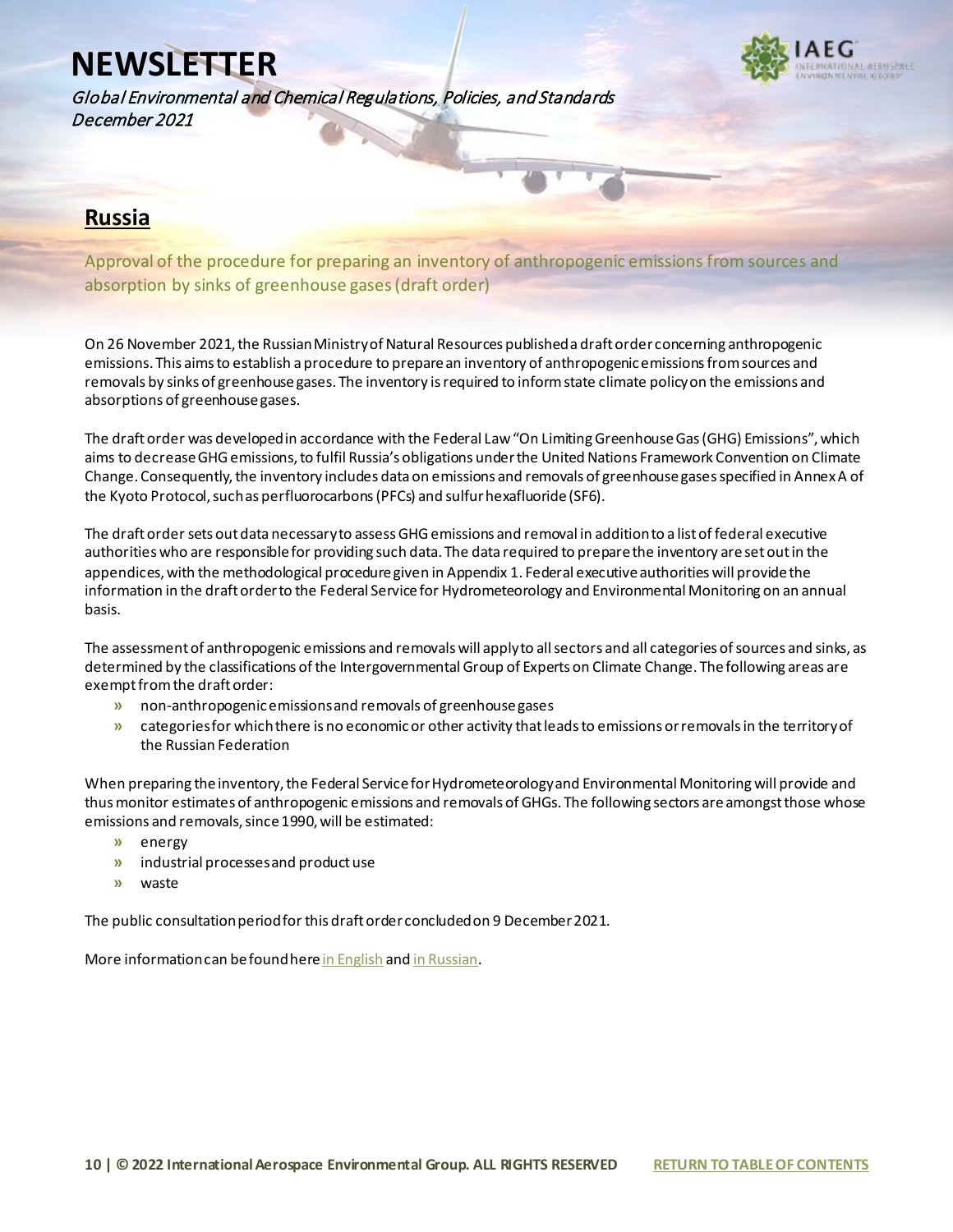Global Environmental and Chemical Regulations, Policies, and Standards December 2021

<span id="page-11-0"></span>

# <span id="page-11-1"></span>**European Union**

<span id="page-11-2"></span>Regulation (EU) 2021/2030 amending Annex XVII to Regulation (EC) No 1907/2006 of REACH regarding N,N-dimethylformamide (published)

On 22 November 2021, the European Commission amended Annex XVII of REACH to restrict the solvent N,Ndimethylformamide (DMF; CASNo. 68-12-2; EC No. 200-679-5) on the European Union market. DMF is reported to be toxic to reproduction, an acute toxicant, and an eye irritant. Annex XVII contains the restrictions on the manufacture, placing on the market, and use of certain dangerous substances, mixtures, and articles.

Entry 76 for DMF is added to Annex XVII of the REACH Regulation. The new entry includes the following prohibitions and restrictions:

- **»** DMF cannot be placed on the market, manufactured, or used as a substance on its own, as a constituent in other substances, or in mixtures in a concentration equal to or greater than 0.3% after 12 December 2023. This applies unless manufacturers, importers, and downstream users have included in the relevant chemical safety reports and safety data sheets, Derived No-Effect Levels (DNELs) relating to exposure of workers (for DMF) of 6 milligrams per cubic meter (mg/m3) for exposure by inhalation and 1.1 milligram per kilogram per day for dermal exposure
- **»** by way of derogation from the bullet above, DMF cannot be placed on the market for use, or used, as a solvent in direct or transfer polyurethane coating processes of textiles and paper material or the production of polyurethane membranes after 12 December 2024) and DMF cannot be placed on the market for use, or used, as a solvent in the dry and wet spinning processes of synthetic fibers after 12 December 2025

Penalties for non-compliance vary by Member State.

More information can be found here.

### <span id="page-11-3"></span>Regulation (EU) 2021/2045 amending Annex XIV to Regulation (EC) No 1907/2006 of REACH (published)

On 24 November 2021, the European Commission amended Annex XIV of REACH to include endocrine disrupting properties for four phthalates:

- **»** bis(2-ethylhexyl) phthalate (DEHP; CAS No. 117-81-7; EC No. 204-211-0)
- **»** benzyl butyl phthalate (BBP; CAS No. 85-68-7; EC No. 201-622-7)
- **»** dibutyl phthalate (DBP; CAS No. 84-74-2; EC No. 201-557-4)
- **»** diisobutyl phthalate (DIBP; CAS No. 84-69-5; EC No. 201-553-2)

These chemicals were identified to have negative health impacts, such as endocrine disrupting properties and reproductive toxicity. DEHP was also identified for its effect on the environment.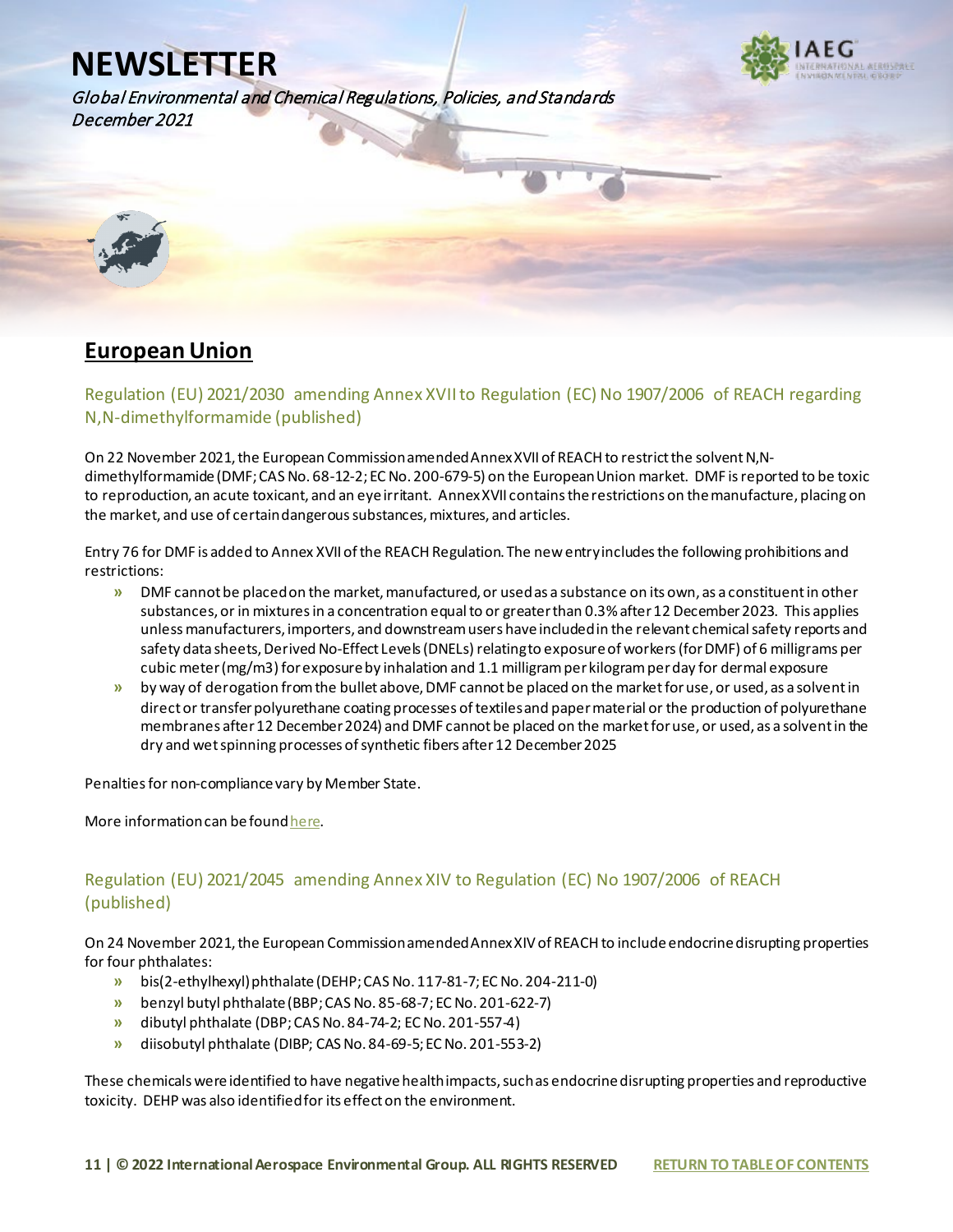

Global Environmental and Chemical Regulations, Policies, and Standards December 2021

Annex XIV lists substances of very high concern that require authorization before they can be placed on the market. Annex XIV is updated regularly in line with recommendations from the European Chemicals Agency. Amendments to Annex XIV remove some previously exempted uses, which will now require authorization. This includes mixtures containing any of the four phthalates at concentrations equal to or above 0.1% and below 0.3% by weight.

Companies must apply by 14 June 2023 to authorize uses of any of the chemicals in mixtures equal to or above the 0.1% and below the 0.3% limit.

Penalties for non-compliance vary by Member State.

More information can be foun[d here](https://eur-lex.europa.eu/legal-content/EN/TXT/?uri=CELEX%3A32021R2045#d1e32-9-1).

### <span id="page-12-0"></span>Simplification and digitalization of labelling requirements (draft amendment)

The European Commission (EC) proposed an action to simplify labelling requirements for some categories of chemicals and chemical products and the use of digital labelling. The main objective is to increase the effectiveness of communicating essential information on chemicals, including safety and product use-instructions.

Policy decisions to realize this goal include:

- **»** simplifying information, e.g., by removing or adding information (relevant to the CLP Detergents Regulations only)
- **»** changing the way in which specific information is currently provided, e.g., from the physical label to digitalmeans (relevant to the CLP, Detergents and Fertilising Products Regulations)

The EC have opened a public consultation on this initiative to seek feedback from consumers, professional and nonprofessional product users, industry, civil society organizations, national authorities, and other relevant interested stakeholders.Comments must be provided to the EC by 16 February 2022.

More information can be foun[d here](https://ec.europa.eu/info/law/better-regulation/have-your-say/initiatives/12992-Chemicals-simplification-and-digitalisation-of-labelling-requirements_en).

### <span id="page-12-1"></span>Calls for comments and evidence for 10 phthalates in Annex XIV (consultation)

Following an assessment of available information, the European Chemicals Agency (ECHA) perceives no need to prepare and submit an Annex XV restriction dossier for 10 phthalates (the sunset date has passed or no applications for authorization have been submitted). ECHA is therefore seeking information from European Union (EU) Member States, companies, and organizations with an interest in the ten specified phthalates to determine if ECHA's conclusion not to implement a restriction is valid at this point. An Annex XV restriction dossier is required when the sunset date under Annex XIV of the Registration, Evaluation, Authorisation and Restriction of Chemicals (REACH) has passed and the use of the respective substances is deemed to be inadequately controlled, as per Article 69 (2) of REACH. Annex XIV to the REACH Regulation lists substances of very high concern that require authorization before they can be placed on the market.

The ten phthalates subject to this call for evidence are:

- **»** Entries 33-39 (phthalates in Annex XIV of REACH for which the sunset date has passed):
	- **–** diisopentylphthalate (CAS No. 605-50-5; EC No. 210-088-4),
	- **–** 1,2-benzenedicarboxylic acid, di-C6-8-branched alkyl esters, C7-rich (CAS No. 71888-89-6; EC No. 276-158- 1)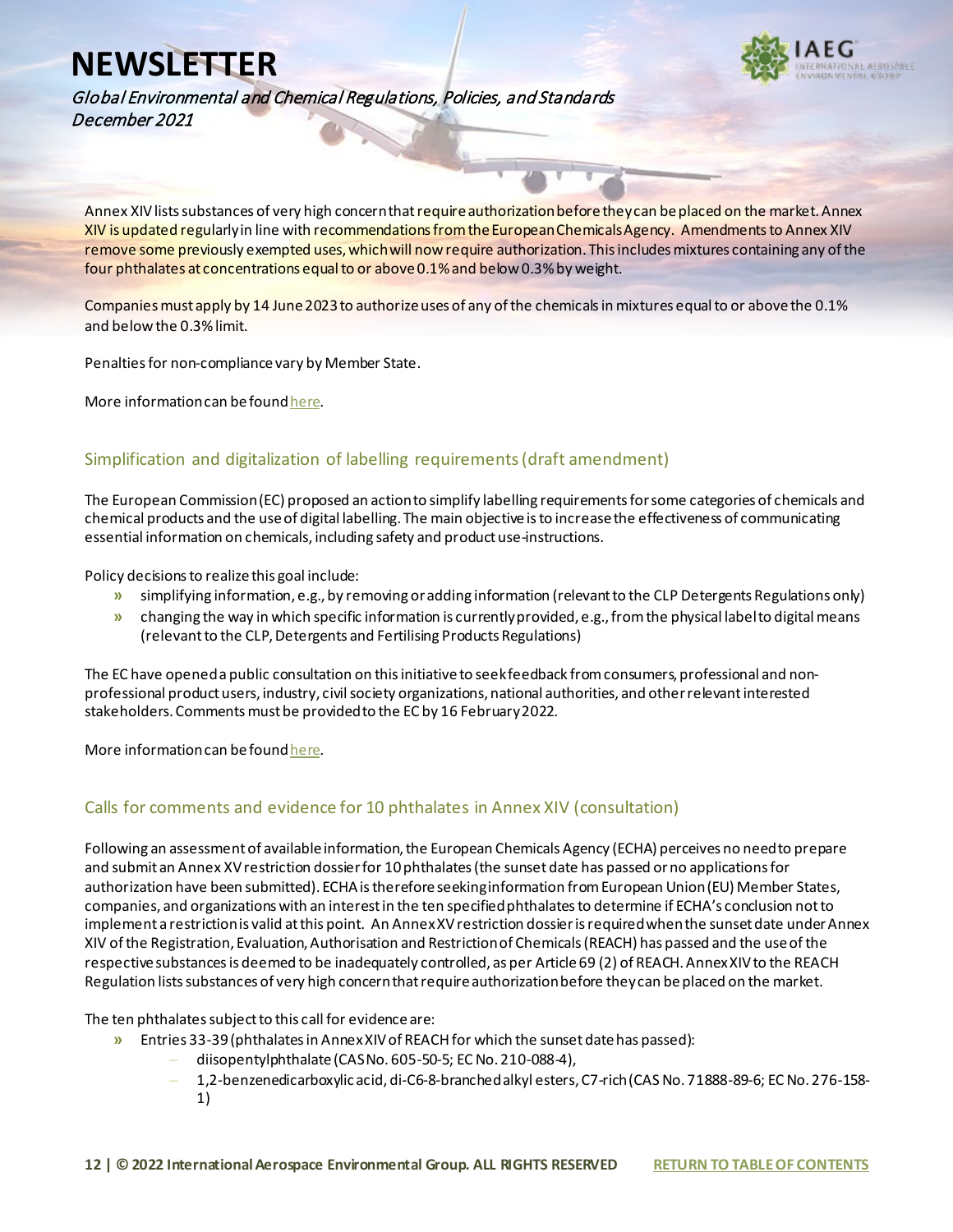

Global Environmental and Chemical Regulations, Policies, and Standards December 2021

- **–** 1,2-benzenedicarboxylic acid, di-C7-11-branched and linear alkyl esters (CAS No. 68515-42-4; EC No. 271- 084-6)
- **–** 1,2-benzenedicarboxylic acid, dipentyl ester, branched and linear (CAS No. 84777-06-0; EC No. 284-032-2)
- **–** bis(2-methoxyethyl) phthalate (CAS No. 117-82-8; EC No. 204-212-6)
- **–** dipentyl phthalate (CAS No. 131-18-0; EC No. 205-017-9)
- **–** n-pentyl-isopentylphthalate (CAS No. 776297-69-9; EC No. 933-378-9)
- **»** Entries 44-46 (Phthalates in Annex XIV of REACH for which no applications for authorization were submitted before 27 August 2021 as their latest application deadline):
	- **–** 1,2-Benzenedicarboxylic acid, dihexyl ester, branched and linear (CAS No. 68515-50-4; EC No. 271-093-5)
	- **–** Dihexyl phthalate (CAS No. 84-75-3; EC No. 201-559-5)
	- **–** 1,2-benzenedicarboxylic acid, di-C6-10-alkyl esters or mixed decyl and hexyl and octyl diesters with ≥ 0.3% of dihexyl phthalate (CAS Nos. 68648-93-1 and 68515-51-5; EC Nos. 272-013-1 and 271-094-0)

The ten phthalates all function as additives to polymeric materials and have been classified for category 1B reproductive toxicity. ECHA has not received any applications for authorization of these phthalates and expects that their use in articles has been largely phased out within the EU, although uses exempt from the authorization may continue. Thus, ECHA intends to further investigate the ten phthalates in articles under a wider investigation into ortho-phthalate use due to their similar human health and environmental concerns. These ortho-phthalates are listed under the Restriction Roadmap to be proposed by the European Commission as part of the Chemical Strategy for Sustainability.

To validate their conclusion, ECHA is seeking evidence, information and, comments from interested parties on the aforementioned ten phthalatesby 26 January 2022.

More information can be foun[d here](https://echa.europa.eu/calls-for-comments-and-evidence/-/substance-rev/68101/term).

### <span id="page-13-0"></span>Consultations for testing proposals for 18 substances (consultation)

The European Chemicals Agency (ECHA) is currently inviting third parties to submit scientifically valid information and studies related to following substances and their hazard endpoints:

- **»** hexadecyltrimethoxysilane (CAS No. 16415-12-6; EC No. 240-464-3)
- **»** saccharomyces cerevisiae cell wall, extracted (EC No. 949-711-6)
- **»** 1,2-diacetoxybut-3-ene (CAS No. 18085-02-4; EC No. 421-720-5)
- **»** 1,3-benzenediamine, coupled with diazotized m-phenylenediamine, acetates (CAS No. 84281-74-3; EC No. 282- 617-7)
- **»** 4,4'-methylenediphenyl diisocyanate (CAS No. 101-68-8; EC No. 202-966-0)
- **»** 4-methylmorpholine (CAS No. 109-02-4; EC No. 203-640-0)
- **»** C,C'-azodi(formamide) [CAS No. 123-77-3; EC No. 204-650-8]
- **»** diundecyl phthalate (CAS No. 3648-20-2; EC No. 222-884-9)
- **»** magnesium metaborate (CAS No. 13703-82-7; EC No. 237-235-5)
- **»** reaction products of 5,5-dimethylhydantoin and ethylene oxide (EC No. 701-388-0)
- **»** reaction products of amines, polyethylenepoly-, tetraethylenepentamine fraction, and copper sulphate (1:1) [EC No. 701-400-4]
- **»** reaction products of amines, polyethylenepoly-, triethylenetetramine fraction, and copper sulphate (1:1) [EC No. 701-399-0]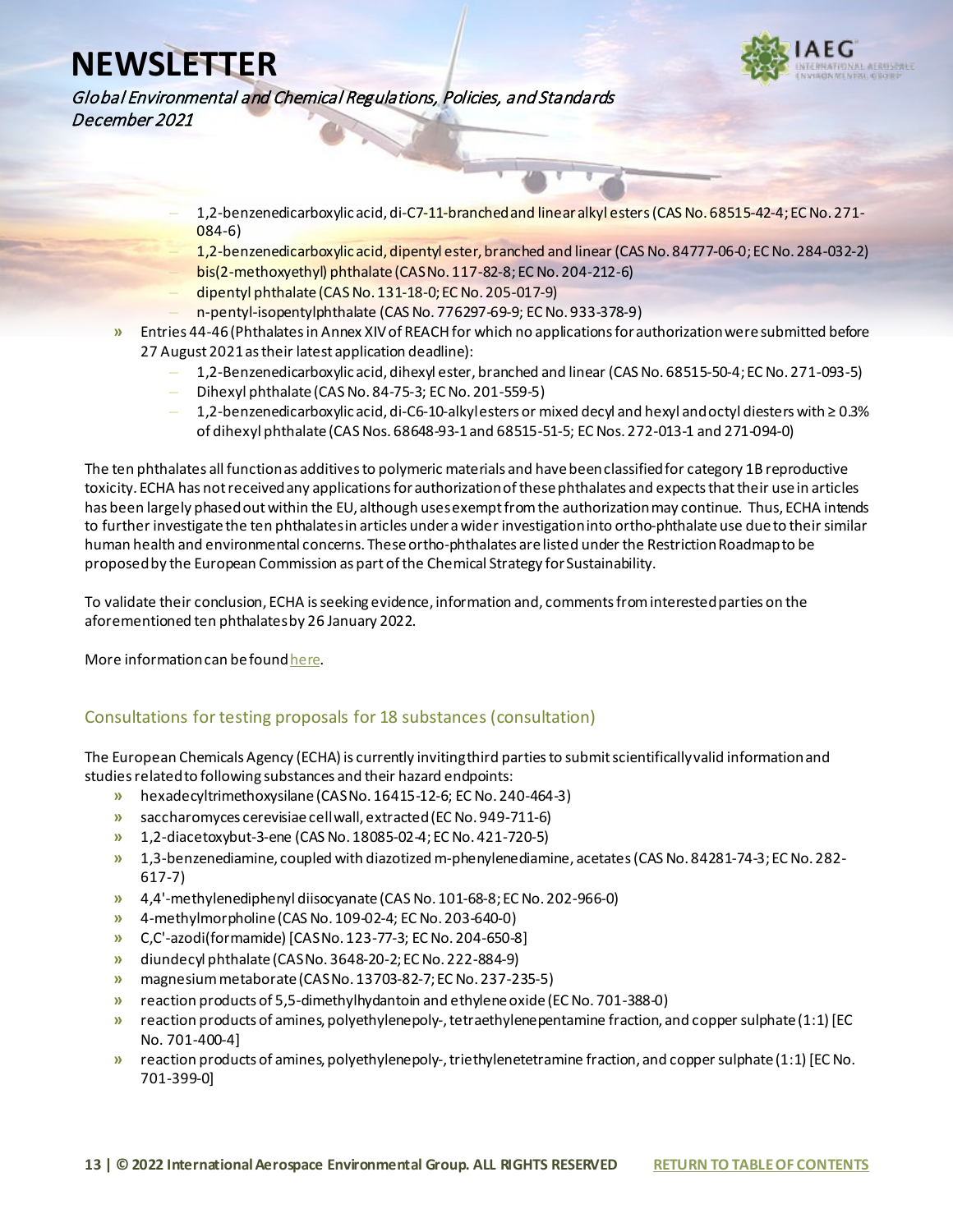

Global Environmental and Chemical Regulations, Policies, and Standards December 2021

- **»** reaction products of diazotized 4,4-diaminodiphenylamine-2-sulfonic acid, subsequently coupled with 6-amino-4 hydroxynaphthalene-2-sulfonic acid, further diazotized, and coupled with metaphenylendiamine, sodium salts (EC No. 939-382-7)
- **»** reaction products of tetrazotized 5-amino-2-[(E)-2-(4-amino-2-sulfophenyl)ethenyl]benzenesulfonic acid with 6 amino-4-hydroxynaphthalene-2-sulfonic acid and 4-amino-5-hydroxynaphthalene-2,7-disulfonic acid in 2-[bis(2 hydroxyethyl)amino]ethanol [EC No. 916-899-6]
- **»** sulphamidic acid (CAS No. 5329-14-6; EC No. 226-218-8)
- **»** SUMILIZER GP (EC No. 442-450-4)
- **»** tetraammineplatinum dichloride (CAS No. 13933-32-9; EC No. 237-706-5)
- **»** vinylene carbonate (CAS No. 872-36-6; EC No. 212-825-5)

These substances are used in the following sectors: manufacture of bulk, large scale chemicals, and manufacture of fine chemicals; leather, paper, or wood products; adhesives and sealants; rubber and plastic products; and scientific research and development.

Scientifically valid information and studies for the relevant substances and hazard endpoint(s) were due on 10 January 2022.

More information can be foun[d here](https://echa.europa.eu/information-on-chemicals/testing-proposals/current?p_p_id=viewsubstances_WAR_echarevsubstanceportlet&p_p_lifecycle=0&p_p_state=normal&p_p_mode=view&_viewsubstances_WAR_echarevsubstanceportlet_cur=1&_viewsubstances_WAR_echarevsubstanceportlet_delta=50&_viewsubstances_WAR_echarevsubstanceportlet_orderByCol=staticField_-109&_viewsubstances_WAR_echarevsubstanceportlet_orderByType=desc).

### <span id="page-14-0"></span>ECHA harmonized classification and labelling consultation on two substances (draft amendment)

The European Chemicals Agency (ECHA) opened a consultation period to invite comments on the hazard classes of two substances:

- **»** copper (CAS No. 7440-50-8; EC No. 231-159-6) used in:
	- **–** formulation or re-packing at industrial sites and in manufacturing
	- **–** building constructions (e.g., in wiring, plumbing, and weatherproofing)
	- **–** transport sector (e.g., as component in motors, wiring, radiators, connectors, brakes, and bearings);
	- **–** manufacturing of electronic products
	- **–** consumer uses (e.g.,metals, metal working fluids, welding, and soldering products, cosmetics and personal care products, modelling clay, and metal surface treatment products)
- **»** pyraclostrobin (ISO); methyl N- (2 -{[1- (4-chlorophenyl) -1H-pyrazol-3-yl] oxymethyl} phenyl) N-methoxy carbamate (CAS No. 175013-18-0; EC No. Not Available) – used as a fungicidal agent in plant protection products

Interested parties should comment by 28 January 2022.

More information can be foun[d here](https://echa.europa.eu/harmonised-classification-and-labelling-consultation).

### <span id="page-14-1"></span>Call for evidence: Microplastics pollution – measures to reduce its impact on the environment (consultation)

The European Green Deal, the new Circular Economy Action Plan, and the European Union (EU) Plastics Strategy announced measures to tackle pollution from microplastics (small plastic pieces of less than 5 millimeters) that are intentionally added to products (e.g., cosmetics, detergents, paints) and that are unintentionally released into the environment (e.g., fromtires and synthetic textiles).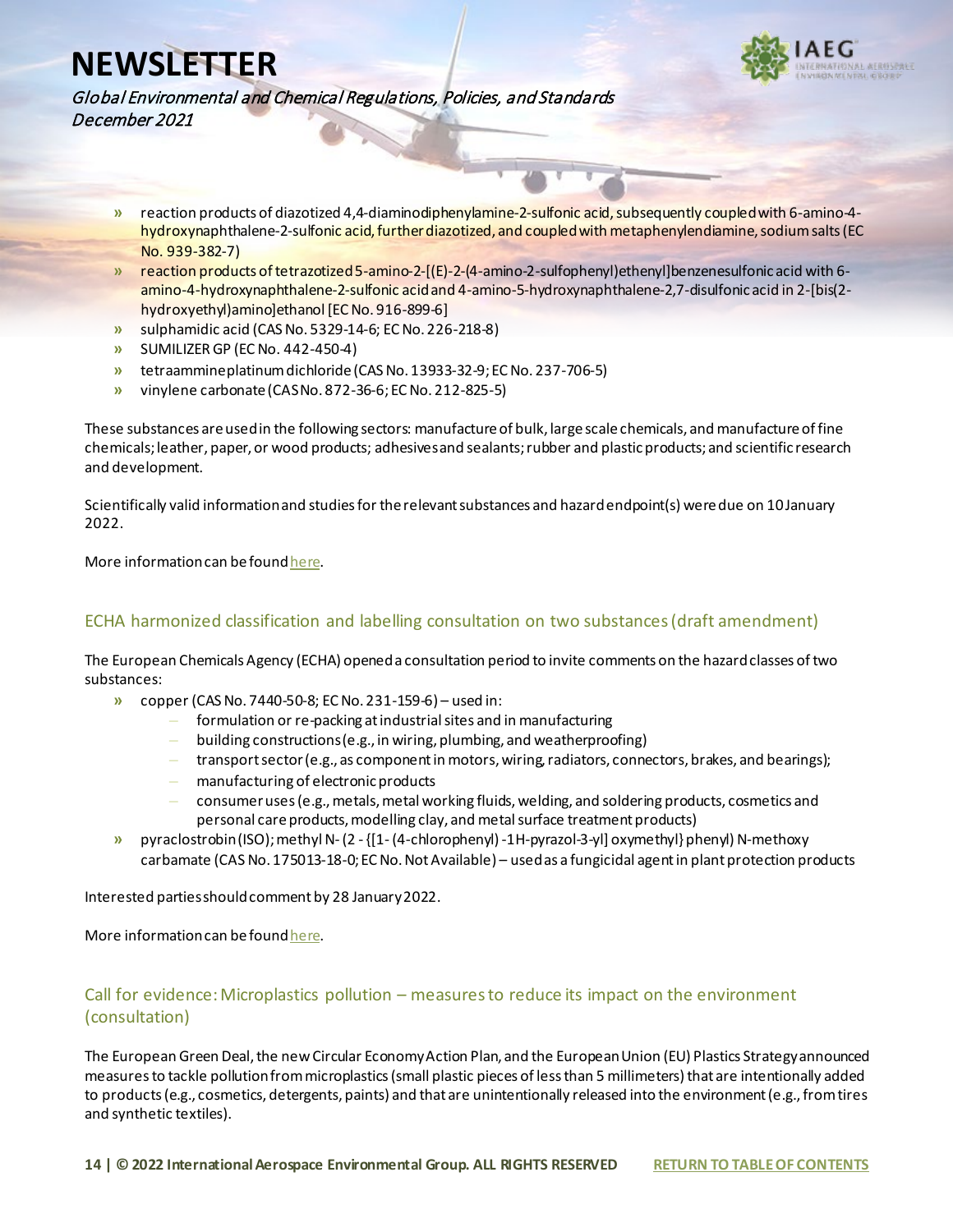

Global Environmental and Chemical Regulations, Policies, and Standards December 2021

The EU Action Plan 'Towards Zero Pollution for Air, Water and Soil' states that by 2030, the EU should reduce plastic litter at sea by 50% and microplastics by 30%. In this regard, the European Commission has published a call for evidence for the initiative on tackling unintentionally released microplastics. The initiative will focus on labelling, standardization, certification, and regulatory measures for the main sources of microplastics.

This call for evidence is open for feedback. The target group for this are companies (manufacturers, suppliers, distributors, importers etc), trade associations, scientific bodies, and any other stakeholders holding relevant information relating to the intentional use of microplastic particles.

Comments for the call for evidence were due on 28 December 2021.

More information can be foun[d here](https://ec.europa.eu/info/law/better-regulation/have-your-say/initiatives/12823-Microplastics-pollution-measures-to-reduce-its-impact-on-the-environment_en).

### <span id="page-15-0"></span>**Sweden**

<span id="page-15-1"></span>Amendment to Ordinance (1998: 944) on prohibitions etc. in certain cases in connection with handling, importing, and exporting chemical products (published)

On 8 November 2021, Sweden amended their Ordinance (1998: 944) on prohibitions etc. in certain cases in connection with handling, importing, and exporting chemical products. The original Ordinance was issued on 25 June 1998 and implemented by the Swedish Chemicals Agency (KEMI). The Ordinance does not apply to chemical products and biotechnological organisms that are covered by the Food Act (2006: 804), the Act (2006: 805) on feed and animal byproducts, and the Pharmaceuticals Act (2015: 315).

The main amendments to the Ordinance include:

- **»** adding "oxo-degradable plastic" (Section 1, which contains a list of substances that are subject to prohibitions)
- **»** adding a definition for oxo-degradable plastic (Section 4) plastics containing additives that cause the plastics to decompose by oxidation into plastic particles or other micro-fragments, or to be chemically degraded
- **»** adding information regarding the prohibition of oxo-degradable plastic (Section 4c) it is prohibited to place on the Swedish market a product that consists wholly or partly of plastic that is oxo-degradable and that can be used as the main structural component in end products

The amendment became in force on 1 January 2022.

Penalties for non-compliance of the Ordinance include fines and/or and imprisonment.

More information can be foundher[e in English](https://www.iaeg.com/elements/pdf/newsletters-12-21/SWE_Amendment_to_Ordinance_on_Prohibition_of_Certain_Chemical_Products_english.pdf) an[d in Swedish](https://www.svenskforfattningssamling.se/doc/20211007.html).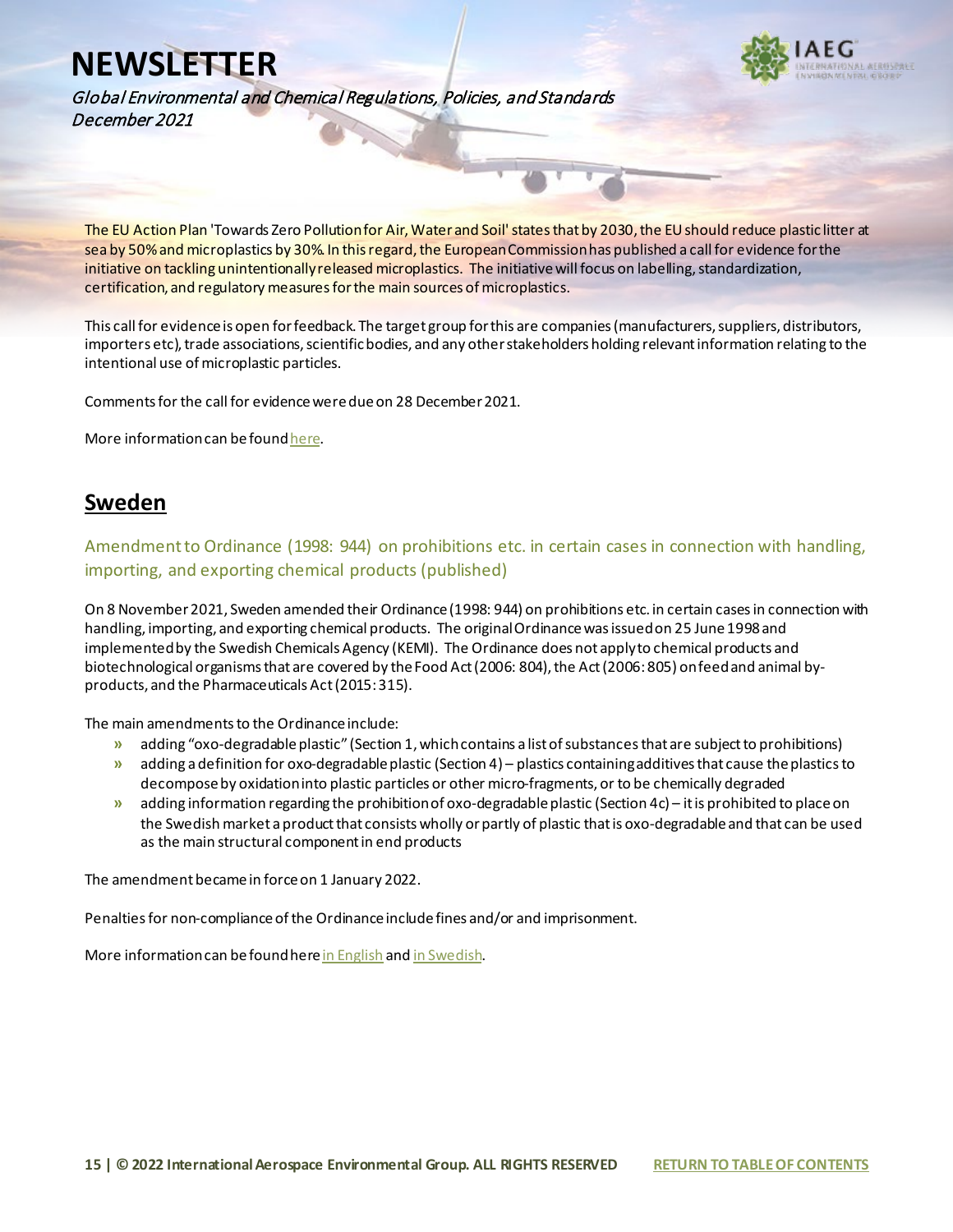Global Environmental and Chemical Regulations, Policies, and Standards December 2021



# <span id="page-16-0"></span>**United Kingdom**

<span id="page-16-1"></span>UK Registration, Evaluation, Authorisation and Restriction of Chemicals (REACH) – Per- and Polyfluoroalkyl Substances (PFAS) Regulatory Management Options Analysis – Call for Evidence (consultation)

On 2 December 2021, the United Kingdom (UK) Health Safety Executive (HSE) opened a call for evidence for per- and polyfluoroalkyl substances (PFAS). Interested parties may submit information and/or evidence concerning the manufacture, import, marketing, and use of PFAS in the UK. This will assist the HSE and the Environment Agency to prepare a Regulatory Management Options Analysis (RMOA) for PFAS under the UK REACH Regulation.

The main aim is to assess the risks posed by PFAS and identify and recommend the best approach to protect human health and the environment from any identified risks. The final report is expected to be published on the HSE website in the summer of 2022.

Comments for the call for evidence must be provided by 30 January 2022.

More information can be found here.

<span id="page-16-2"></span>

# <span id="page-16-3"></span>**United States**

### <span id="page-16-4"></span>Significant New Use Rules on Certain Chemical Substances (21-2.5e) (draft amendment)

The United States Environmental Protection Agency (EPA) published proposed significant new use rules (SNURs) for SNUR Batch 21-2.5e under the Toxic Substances Control Act (TSCA). SNUR Batch 21-2.5e consists of 24 substances.

The manufacturers/processors/importers of these substances must notify the EPA through submitting a Significant New Use Notice (SNUN) at least 90 days before manufacturing/processing/importing any of these substances for the significant new use. The manufacture or processing for the significant new use shall not commence until the EPA makes an appropriate determination on the notice and has taken risk management actions as a result of the decision.

Comments were due to EPA on 27 December 2021.

More information can be found in the [Federal Register](https://www.federalregister.gov/documents/2021/11/24/2021-24790/significant-new-use-rules-on-certain-chemical-substances-21-25e) and thi[s list of substances.](https://www.iaeg.com/elements/pdf/newsletters-12-21/USA_SNURs_Batch_21-2.5e_Substance_List.pdf)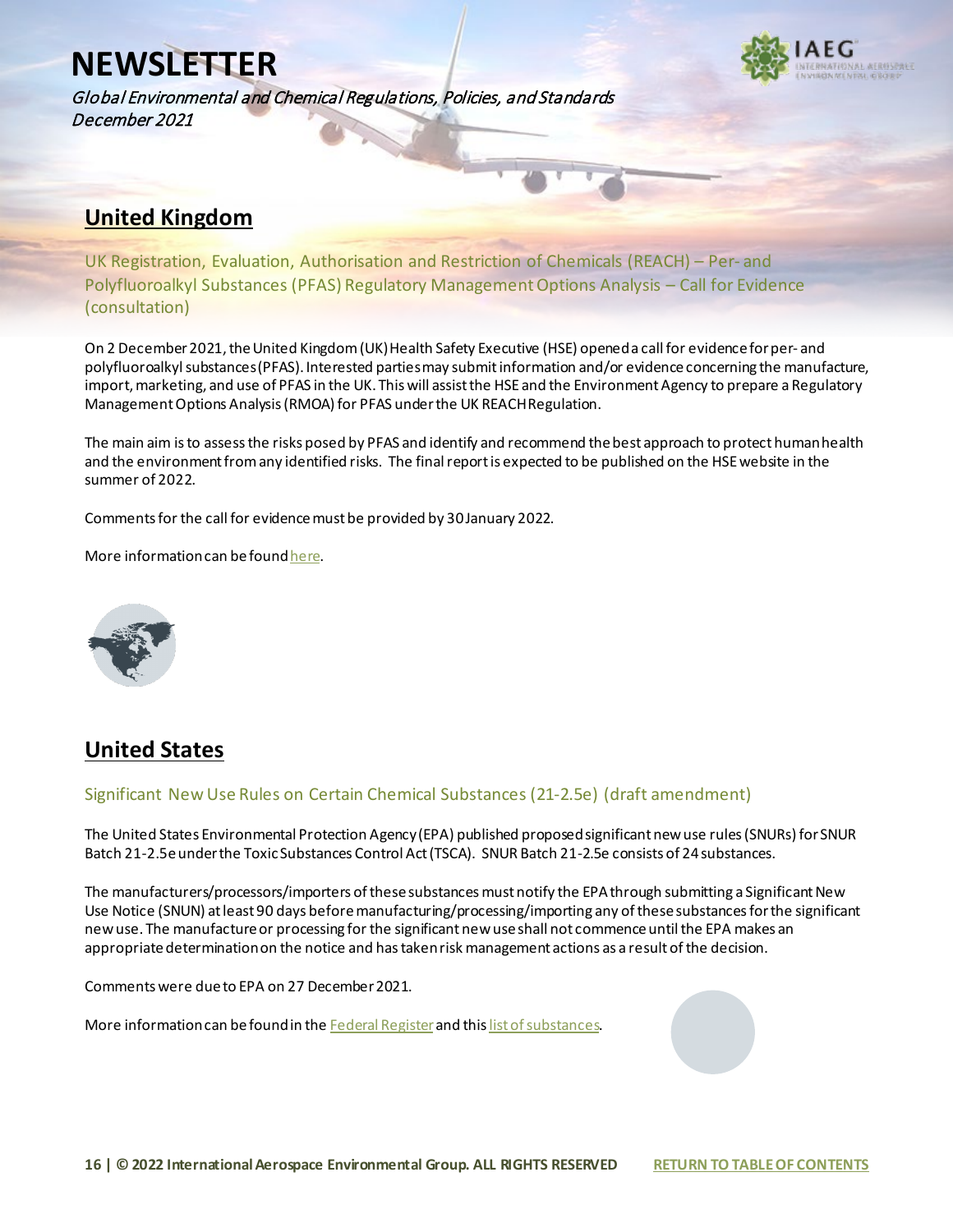

Global Environmental and Chemical Regulations, Policies, and Standards December 2021

<span id="page-17-0"></span>

# <span id="page-17-1"></span>**Brazil**

<span id="page-17-2"></span>Law No. 14.250 – Controlled disposal of materials, fluids, transformers, capacitors, and other electrical equipment contaminated by polychlorinated biphenyls (PCBs) and their waste (in force)

On 25 November 2021, Brazil published Law No. 14.250, which enforces the controlled disposal of polychlorinated biphenyls (PCBs) and their waste, and the decontamination and disposal of transformers, capacitors, and other equipment contaminated by PCBs. This Law aims to complement the provisions provided by the Stockholm Convention on Persistent Organic Pollutants.

Legal entities that use or have under their care PCBs or items contaminated with PCBs (e.g., transformers, capacitors, other equipment, materials, oils, or other substances) have certain obligations, which include:

- **»** removal of PCBs from operation and promote an environmentally adequate final destination, provided for in the Stockholm Convention on Persistent Organic Pollutants
- **»** preparing, keeping available and sending the PCB inventory to the competent environmental agency within 3 years of the publication of Law No. 14.250
- **»** being registered in the Federal Technical Register of Potentially Polluting Activities or Users of Environmental Resources

The provisions of Law No. 14.250 apply to all holders of PCBs or their waste regardless of the origin of their PCB liabilities and to companies that carry out auctions of electrical equipment. These companies are obliged to keep a record of all invoices for the purchase and sale of the electrical equipment.

Penalties for non-compliance for Law No. 14.250 include fines and/or imprisonment. This will be determined in accordance with Law No. 9.605 of 12 February 1998.

More information can be found here in Portuguese.